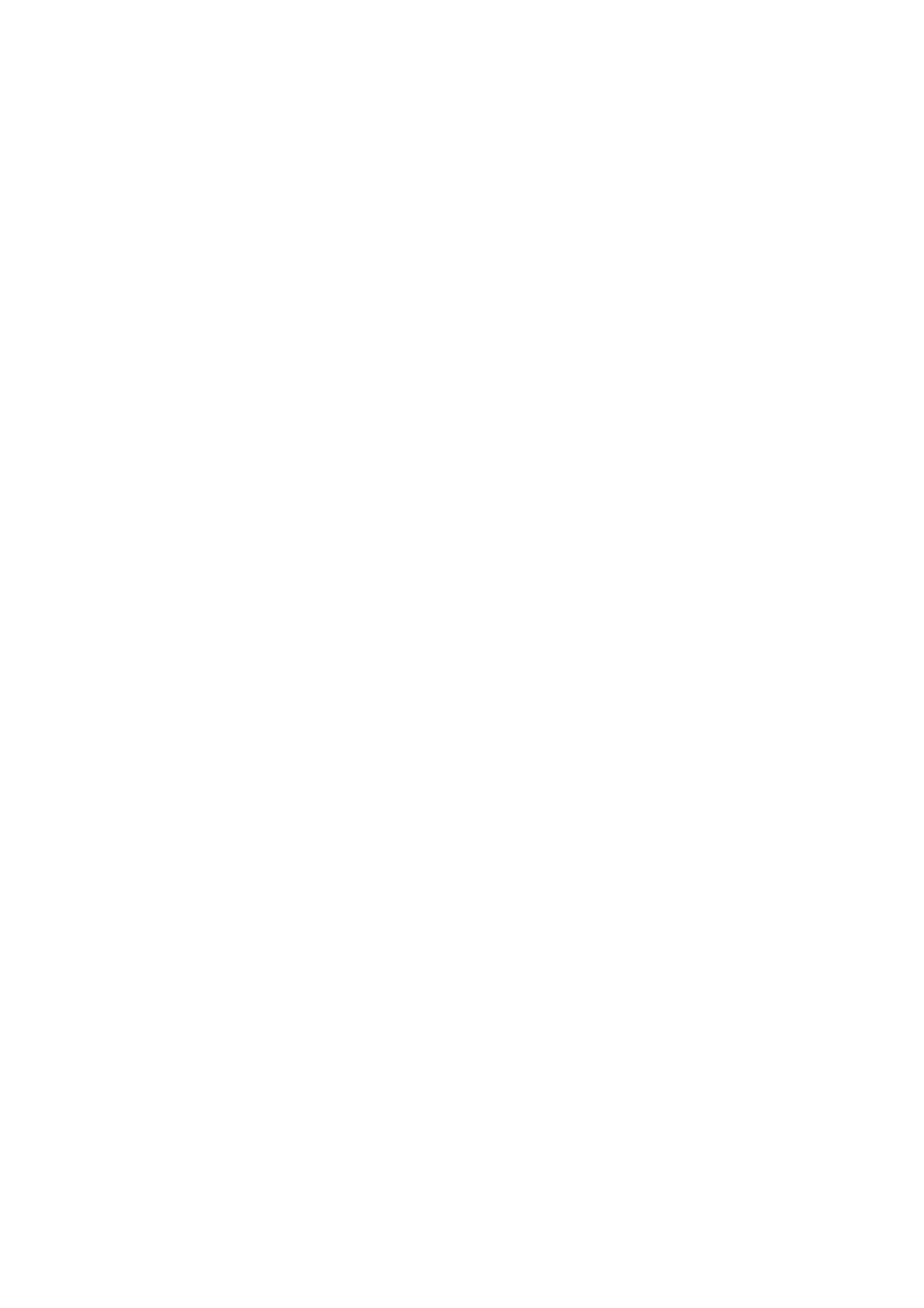**To cite:** Gadsby EW, Christiede Jong F, Bhopal S, *et al*. Qualitative analysis of the impact of the SARS-CoV-2 pandemic response on paediatric health services in North of Scotland and North of England. *BMJ Open* 2022;12:e056628. doi:10.1136/ bmjopen-2021-056628 ► Prepublication history and additional supplemental material for this paper are available online. To view these files, please visit the journal online [\(http://dx.doi.org/10.1136/](http://dx.doi.org/10.1136/bmjopen-2021-056628) [bmjopen-2021-056628](http://dx.doi.org/10.1136/bmjopen-2021-056628)). Received 24 August 2021 Accepted 12 January 2022

# **BMJ Open Qualitative analysis of the impact of the SARS-CoV-2 pandemic response on paediatric health services in North of Scotland and North of England**

EricaW Gadsby  $\bigcirc$ ,<sup>1,2</sup> Floor Christie-de Jong  $\bigcirc$ ,<sup>3</sup> Sunil Bhopal,<sup>4,5</sup> Heather Corlett,<sup>6</sup> Stephen Turner<sup>7,8</sup>

#### ABSTRACT

**Objective** To capture the extent and impact of changes in the delivery of child health services in the UK, resulting from the SARS-CoV-2 pandemic response, from the perspectives of a range of child healthcare providers. Setting National Health Service commissioned/delivered healthcare services in two regional settings in the UK: North of Scotland (NOS) and North East and North Cumbria (NENC) in England.

Participants Purposive sample of 39 child healthcare professionals including paediatricians, community/ specialist nurses, allied health professionals and mental health professionals, from across the two regions (22 in NOS, 17 in NENC).

Methods Semistructured qualitative interviews conducted via telephone between June and October 2020, fully transcribed and analysed in NVivo V.11 using thematic analysis.

Results Extensive changes across a range of paediatric services were rapidly implemented to support the pandemic response and ongoing healthcare delivery. New ways of working emerged, principally to control the spread of the virus. Keeping users and their families out of hospital was an urgent driver for change. The changes had considerable impact on the health and well-being of staff with many experiencing radical changes to their working conditions and roles. However, there were some positive changes noted: some practitioners felt empowered and listened to by decision makers; some of the usual bureaucratic barriers to change were lifted; staff saw improved collaboration and joint working across the system; and some new ways of working were seen to be more efficient. Interviewees perceived the implications for children and their families to be profound, particularly with regard to self-care, relationships with practitioners and timely access to services.

Conclusions Despite the challenges experienced by staff, the pandemic provided an opportunity for positive, lasting change. It is vital to capitalise on this opportunity to benefit patient outcomes and to 'build back' services in a more sustainable way.

#### **INTRODUCTION**

Health service delivery around the world has changed since the WHO declared that the

# Strengths and limitations of this study

- ► This qualitative study included unique and in-depth perspectives of child healthcare providers, who were under-represented in the SARS-CoV-2 pandemic response.
- ► Participants were purposively sampled to ensure a diverse range of child healthcare providers and wider perspectives were included.
- ► Data were collected between June and October 2020, between the UK's first and second waves of SARS-CoV-2.
- ► Data were collected across two large geographical regions in England and Scotland, enabling comparisons and similarities to be observed in different National Health Service systems.
- ► Given the changing nature of the pandemic response and the consequent changes in services and service delivery, this study presents a snapshot in time within two regions of the UK.

SARS-CoV-2 outbreak was a pandemic on 11 March 2020. Child health services in the UK are no exception and, despite the virus resulting in much less morbidity and mortality in children than in adults, $1<sup>2</sup>$  service delivery was transformed to accommodate the emergency pandemic response. Elements of the response, including school closures, social distancing measures and staff redeployment, have inevitably impacted on child health service delivery. These changes occurred rapidly. They present both opportunities for future service improvements, and costs and possible unintended consequences. Their impact and the opportunities for improving care have yet to be fully understood and exploited.

This study, conducted during the initial stages of the UK pandemic (April to December 2020), examined some of the key changes to and innovations in children's healthcare service delivery occurring during

# **BMI**

end of article.

BMJ.

Correspondence to Dr Erica W Gadsby; E.Gadsby@kent.ac.uk

© Author(s) (or their employer(s)) 2022. Re-use permitted under CC BY-NC. No commercial re-use. See rights and permissions. Published by

For numbered affiliations see

Check for updates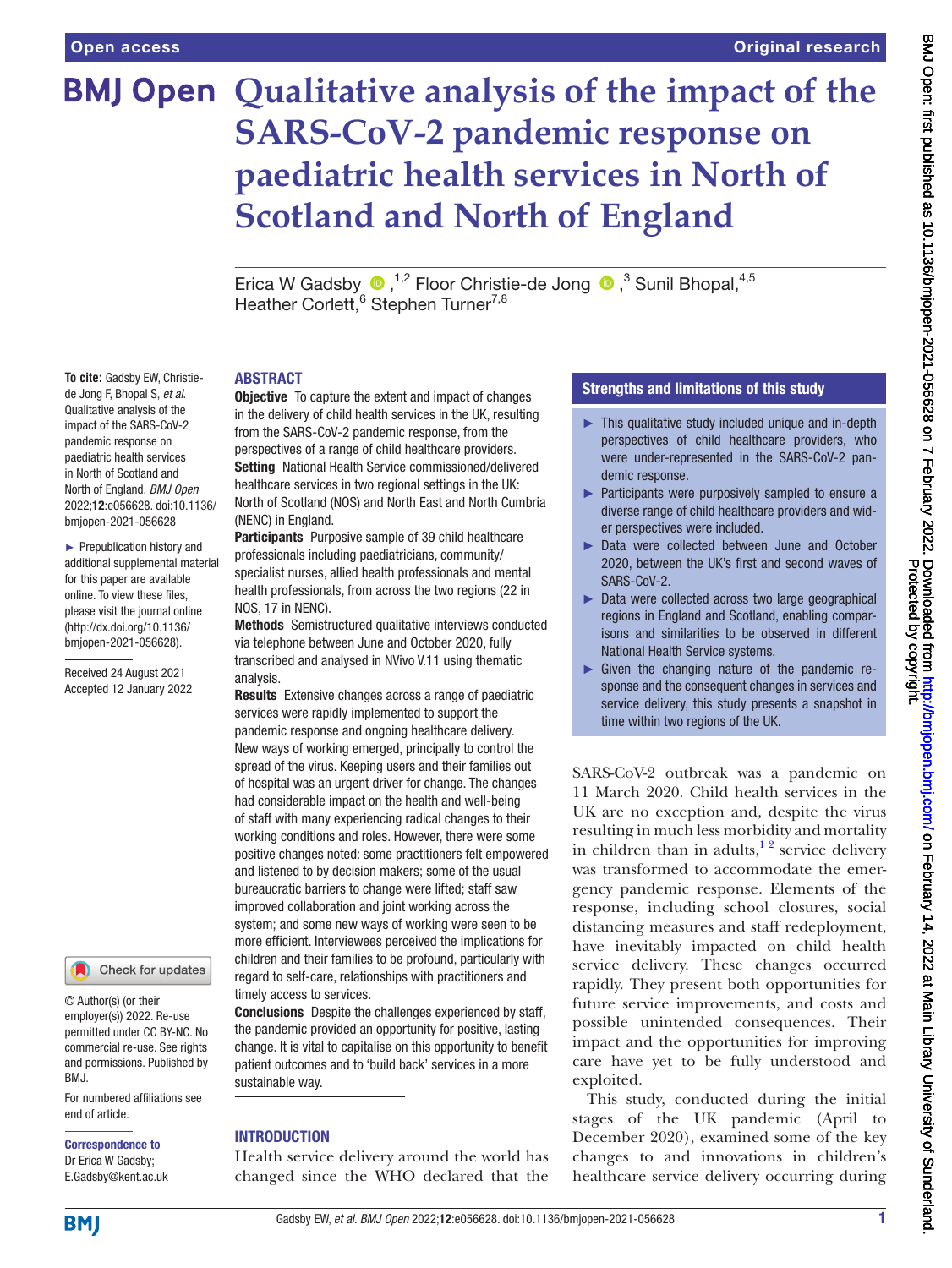that time, and child healthcare providers' perspectives and experiences of these changes. While not an original aim of the study, our data also enabled us to explore the impact of the pandemic on staff health and well-being. It focused on the National Health Service (NHS) commissioned/delivered healthcare services in two regional settings in the UK—North of Scotland (NOS) and North East and North Cumbria (NENC) in England. The qualitative case study approach generated a rich account of the situation in two geographical regions and enabled us to explore meanings and implications relevant to each region, and to compare and illuminate aspects of difference. Both regions had strong, multiprofessional community and academic networks through prepandemic service improvement programmes (to which the researchers were connected), which played an important role in shaping this research, facilitating access to information and discussing emerging themes.

# **METHODS**

#### **Setting**

The NOS encompasses six health boards, three of which are on remote islands. The provision of generalist and specialist paediatric services for the widely dispersed population is challenging. Each board is autonomous, but they are also codependent for some specialist children's services, many of which are provided on a managed network basis from mainland boards. Staff recruitment and retention is a particular challenge in this region. Across NENC, four integrated care partnerships (ICPs) are working together to improve health outcomes. ICPs are formal partnerships of provider organisations that collaborate to deliver care. Life expectancy in this region remains among the poorest in England, driving much of the pressure on the local health and care system with record numbers of people accessing services year on year. [3 4](#page-10-1)

#### Sample and recruitment

We recruited a purposive sample of participants in each region through open and targeted invitations using existing networks, and using the snowball method, $\frac{5}{3}$  $\frac{5}{3}$  $\frac{5}{3}$ aiming for a range of participants across key health service categories (general and acute paediatrics, mental health and therapy services) and across the medical, nursing and allied health professions. Sampling began in May 2020 and finished when data saturation was reached in key themes. We had little difficulty reaching respondents; overall, people were keen to talk about their experiences.

# Data collection

In-depth, semistructured telephone interviews were conducted during and immediately following the critical period of the SARS-CoV-2 response. This method allowed participants to recall, recount and reflect on their experiences as health practitioners since the pandemic began, and elicited rich data. EWG conducted all interviews in

NOS between 10 June and 26 August 2020, spanning phases 1, 2 and 3 of the Scotland transition out of lock-down 'Route Map'.<sup>[6](#page-10-3)</sup> In NENC, interviews were divided between three researchers who received specific training. Participants were interviewed between 2 July and 8 October 2020, spanning the second and third phases of England's NHS response to SARS-CoV-2.<sup>[7](#page-10-4)</sup> The interview guide was constructed in consultation with key stakeholders. Interviews examined the participants' role and changes in that since the start of the pandemic; changes in the services participants were involved in managing or providing; their thoughts about impacts of these changes; and their thoughts about the future, and changes they might want to retain (see [online supplemental file 1\)](https://dx.doi.org/10.1136/bmjopen-2021-056628). Interviews were audio recorded with consent, and transcribed verbatim. EWG, FC-dJ and SB reviewed the audio files following interviews and modified the interview guide as required, for example, to explore specific ideas with subsequent participants. Interviews mostly lasted about an hour, with the shortest being 30 min. They continued until data saturation (the final two interviews in each region did not elicit new idea elements).

#### Patient and public involvement

The research questions and study design were developed with input from the child health networks in each area, made up of health, social care and education professionals, third sector organisations and patient advocates. Findings were discussed with network members in a webinar (recorded and shared via YouTube), and disseminated via network briefings, newsletters and a final report. No patients were directly involved in this study.

# Data analysis

Transcripts were analysed in NVivo V.11 using thematic analysis to inductively develop a pattern of themes and meanings from participants' views of the situation.<sup>[8](#page-10-5)</sup> EWG, FC-dJ and SB independently coded an initial set of transcripts then reviewed, discussed and agreed themes and relationships before coding the remaining transcripts. Synthesised data in the form of thematic statements from both regions were combined using a thematic analysis framework in MS Word.<sup>[9](#page-10-6)</sup> EWG reviewed the data using a framework for transformative social innovation $10$  which was used to identify, understand and analyse innovations in the following categories:

- ► New social relations (agents in different contexts working together in different ways).
- ► New ways of doing (new technologies, practices).
- ► New ways of organising (new modes of organising, forms of governance, formats, institutions).
- ► New ways of framing (new values, meanings, visions).
- ► New ways of knowing (new knowledge, competence, cognition).

Preliminary analyses were presented via webinar on 25 November 2020 to 35 stakeholders from NENC and 30 from NOS, representing a range of service providers and commissioners from NHS organisations, local authorities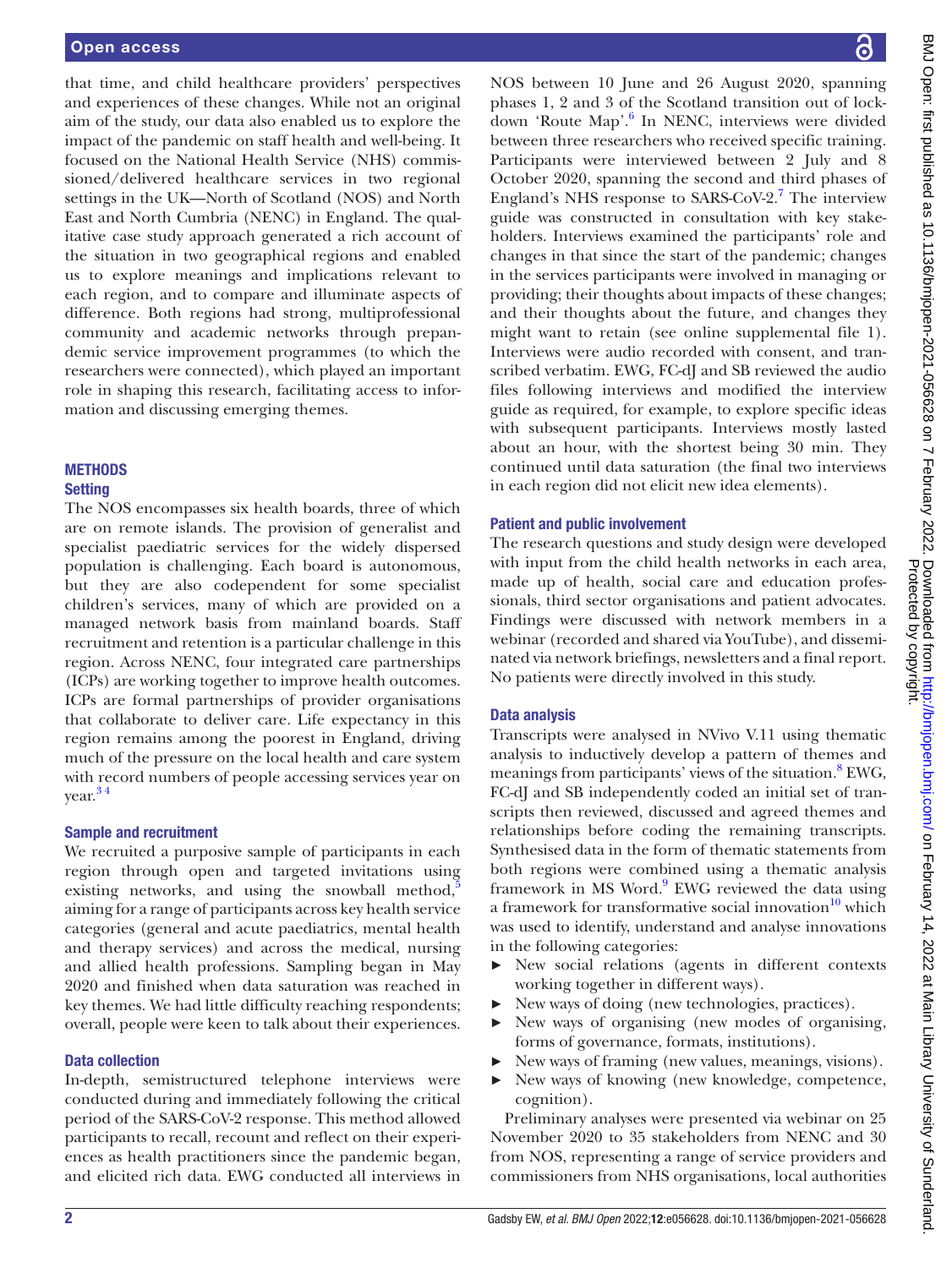Open access

<span id="page-4-0"></span>

| <b>Table 1</b><br>Breakdown of North of Scotland participants by locality and profession (identification code in brackets) |                                    |                     |                    |                                    |                             |                               |                 |  |
|----------------------------------------------------------------------------------------------------------------------------|------------------------------------|---------------------|--------------------|------------------------------------|-----------------------------|-------------------------------|-----------------|--|
|                                                                                                                            | <b>NHS</b><br>Grampian             | <b>NHS Highland</b> | <b>NHS Tayside</b> | <b>NHS Western</b><br><b>Isles</b> | <b>NHS</b><br><b>Orkney</b> | <b>NHS</b><br><b>Shetland</b> | Total           |  |
| Paediatrician                                                                                                              | 1 (NOS004)                         | 2 (NOS007, NOS014)  | 1 (NOS005)         | 1 (NOS015)                         | -                           |                               | $5\overline{)}$ |  |
| Community/<br>specialist<br>nurse                                                                                          | 1 (NOS018)                         | 2 (NOS003, NOS010)  | 1 (NOS020)         | 1 (NOS017)                         | 1 (NOS021)                  | (NOS001)                      | 7               |  |
| <b>CAMHS</b>                                                                                                               |                                    | 2 (NOS009, NOS011)  | 2 (NOS002, NOS008) | (NOS019)                           |                             | 1 (NOS006)                    | 6               |  |
| Allied health<br>professionals                                                                                             | $2$ (NOS016, $-$<br><b>NOS022)</b> |                     | 1 (NOS012)         |                                    | (NOS013)                    | $\overline{\phantom{0}}$      | 4               |  |
| Total                                                                                                                      | 4                                  | 6                   | 5                  | 3                                  | $\mathcal{P}$               | 2                             | 22              |  |

CAMHS, child and adolescent mental health services; NHS, National Health Service.

and third sector organisations. Participants were invited to ask questions and discuss findings and analysis. This valuable discussion guided further analysis and discussion of the data.

#### RESULTS

The sample comprised 39 healthcare professionals: 22 participants in NOS (18 male; 4 female); 17 in NENC (4 male; 13 female). See tables [1 and 2](#page-4-0); each participant was assigned an identifying code.

Two overarching themes emerged: (1) key changes and (2) perceived impact of these changes, each with a number of subthemes, as summarised below.

#### Theme 1: key changes

The key changes that took place were in relation to supporting the pandemic response and predominantly comprised: (1) remote and digital working, (2) protecting routine services, (3) supporting the mental health of staff and the public, and (4) changes in the ways staff were working.

#### Remote and digital working

The most frequently mentioned change was the move to online service delivery. Online video consultation

programmes were being used to, for example, keep families remotely involved in inpatient treatment; run outpatient and multidisciplinary team clinics; deliver mental health support; deliver a range of therapy support; and communicate the results of diagnostic tests. Microsoft Teams was being used widely for formal and informal interprofessional communications and to attend national and international professional development sessions. In most community-based services there was unsurprisingly less home visiting and an increased use of the telephone.

For Paeds they moved swiftly to video consultation and the only essential statutory face-to-face was done on our non-acute hospital sites. (NE013)

#### Protecting routine services

Several changes were captured in scheduled and unscheduled care. Alongside the use of digital technology, there were efforts to shift hospital-based activities into the community. For example, in Grampian, community hubs were established where scheduled care investigations could be conducted in lieu of hospital. This helped improve the information that specialists received prior to consultations. In NENC Central, community clinics were run to prevent emergency department referrals, and 'hot

| brackets)                      |           |                           |                        |                                    |                  |                |
|--------------------------------|-----------|---------------------------|------------------------|------------------------------------|------------------|----------------|
|                                | Cumbria   | <b>NorthEast</b><br>South | <b>NorthEast North</b> | <b>NorthEast</b><br><b>Central</b> | <b>Regional</b>  | <b>Total</b>   |
| Paediatrician                  | 1 (NE007) | 1 (NE006)                 | -                      | 1 (NE013)                          | 2 (NE001, NE012) | 5              |
| Community/specialist<br>nurse  | 1 (NE008) | 1 (NE014)                 | 1 (NE011)              | 1 (NE010)                          | 1 (NE004)        | 5              |
| <b>CAMHS</b>                   | 1 (NE016) | 1 (NE003)                 | -                      | -                                  | -                | $\overline{2}$ |
| Allied health<br>professionals | 1 (NE002) | -                         | 2 (NE005, NE017)       | $\qquad \qquad -$                  | -                | 3              |
| <b>GP</b>                      |           | 1 (NE015)                 | 1 (NE009)              |                                    |                  | $\overline{2}$ |
| Total                          | 4         | 4                         | 4                      | 2                                  | 3                | 17             |
|                                |           |                           |                        |                                    |                  |                |

Table 2 Breakdown of North of England and North Cumbria participants by locality and profession (identification code in

CAMHS, child and adolescent mental health services; GP, general practitioner.

Protected by copyright.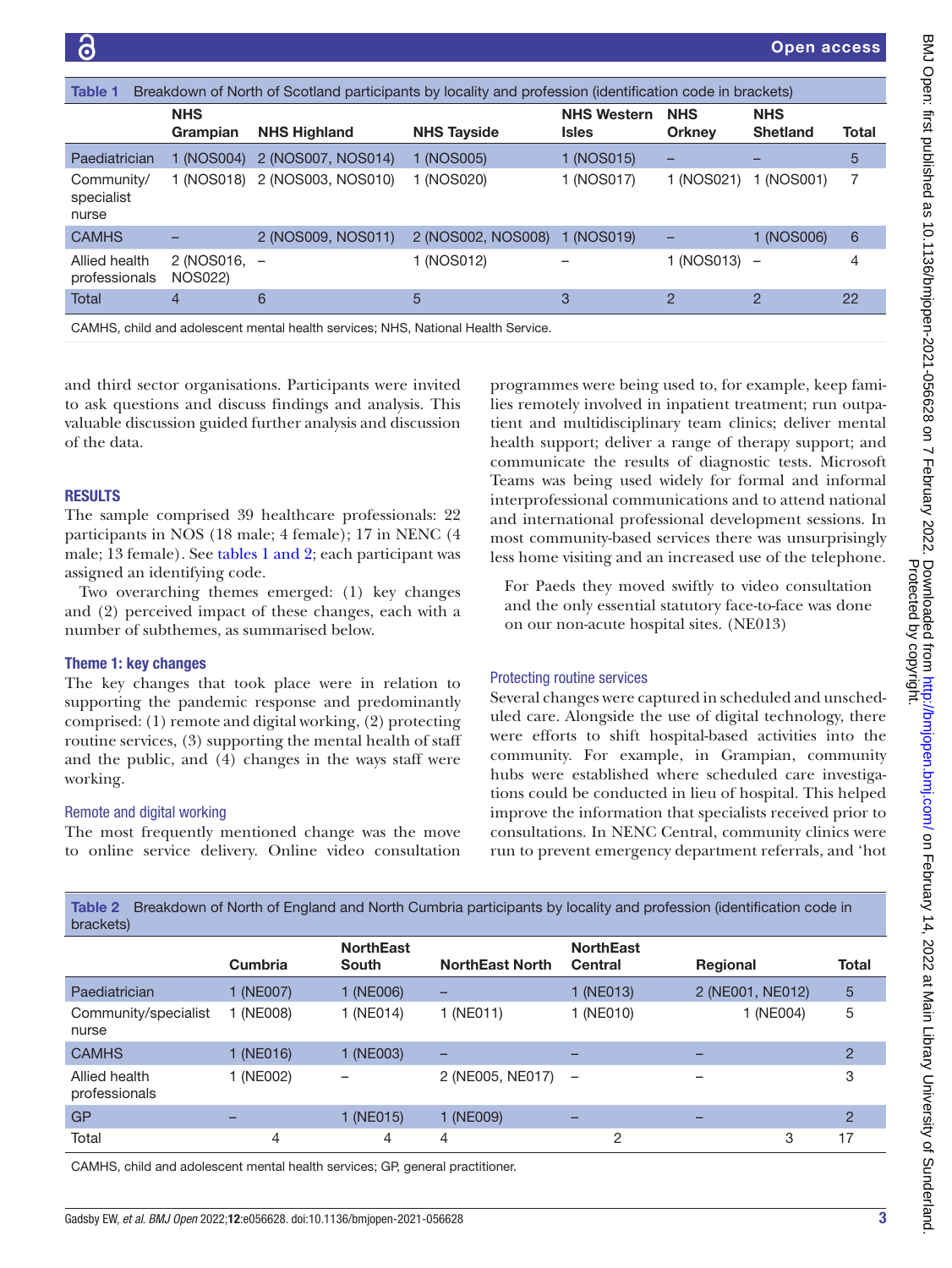hubs' set up to assess children and adults for fever and cough outside of hospital. Paediatricians in both regions worked closely with pharmacists and general practitioners (GPs) to ensure prescriptions could be issued locally away from the hospital.

Efforts were also made to support primary care. For example, in Tayside, a new stream was developed at the SARS-CoV-2 out-of-hours assessment hub with paediatricians rather than GPs. Elsewhere in the system, other changes were introduced to help prevent hospital admissions. For example, in Highland, there was a significant service redesign to ensure child and adolescent mental health services (CAMHS) could respond immediately, in the community, to emergency cases. Their usual therapeutic work was reduced in favour of more staff working acutely, staffing a rota to provide 7days a week, 24 hours a day emergency access to a CAMHS professional.

We switched to a service that was trying to keep everyone out of hospital. (NOS009)

So we set up a hot hub … we saw children and adults with temperatures, so any child, any adult with a cough or a temperature came to our hot hub … to prevent them going to hospital, and we monitored them and assessed them in the community and kept them there. (NE010)

While several new arrangements were tested during the pandemic, the situation was unusual in that many parents/ patients were reluctant to approach health services given the heightened risk of infection. Some changes therefore were later withdrawn due to low numbers of patients.

Participants reported many changes aiming to support services that were seeing a surge in workload. Several interviewees explained that their junior doctors were redeployed to the adult SARS-CoV-2 response. In Grampian, several specialty doctors, specialist nurses and allied health professionals from the community child health department were also redeployed into acute care provision. An occupational therapist in Grampian explained that 'when we first went into lockdown, half of our staff were redeployed onto the wards' (NOS016). In Tayside, two paediatric dieticians were redeployed to the SARS-CoV-2 dietetics team. In Highland, some specialist and community nurses were redeployed to help the hospital. However, while the community paediatricians were 'inducted and trained to step up a level whether it was medical grade or consultants' (NOS007), they ultimately were not needed. They did, however, take over running the child protection rota to relieve pressures on the hospital. Interviewees in NENC North and Central in leadership and operational management roles explained that redeployment to adult services was discussed and planned, although not always executed as the need did not arise.

While there was an initial inclination to use paediatric staff in adult services and to shift community resources to the acute sector, there was also a recognition of the need to protect non-SARS-CoV-2 services for children. These services changed in response to reduced staffing caused by shielding, sickness and redeployments. In Grampian, an oncologist described the changes in pathways required to enable them to continue providing services to patients with cancer. This team made multiple changes (eg, to theatre pathways and postoperative recovery) to enable them to continue with service provision and to get through their backlog of patients. For some vulnerable patients requiring ongoing care, locations and pathways of care were sometimes changed to help protect patients from potential infection. In several areas, interviewees described arguing strongly that staff performing certain core functions, like child protection and CAMHS, should not be redeployed.

The thing that came out of it was basically we are not redeploying our child protection team … we are not moving that group of staff. That has to be a core function. (NOS005)

# Supporting the mental health of staff and the public

In both regions, participants described innovations to support the well-being of both staff and the public. In NENC, CAMHS offered psychological first aid to all clinical and leadership staff. The Medical Psychology Team at South Tees stopped usual work and created a whole service to support staff working in acute settings. One of the paediatricians (NE013) deployed to adult services described how the leadership team walked the wards to support staff. In the Western Isles, a 'psychological hub' was established providing a phone line through the local authority, advertised in the newspapers, for people impacted by SARS-CoV-2 and wanting support. This was staffed by a team of social work, educational psychology and CAMHS staff who came together to be able to provide a rapid response. In Grampian and Orkney, a 'Psychological Resilience Hub' was established to provide a short course of psychological first aid to help individuals manage difficult feelings. Clinicians were available 6days a week via video consultation. There were several other examples of creativeness and adaptability in supporting young people including a new podcast called 'Keep CAMHS and carry on' launched by a consultant psychiatrist. In both areas, staff described making garden visits, or going for outside walks to give supportive consultations safely.

So a number of [Trust] staff offered psychological first aid … and a coaching approach around how we're supporting the leadership teams to have space to think about what they're managing when there are lots of people dying in their care homes or on their wards. (NE003)

# Changes in ways of working

Alongside changes in pathways and service delivery, there were other less tangible but equally important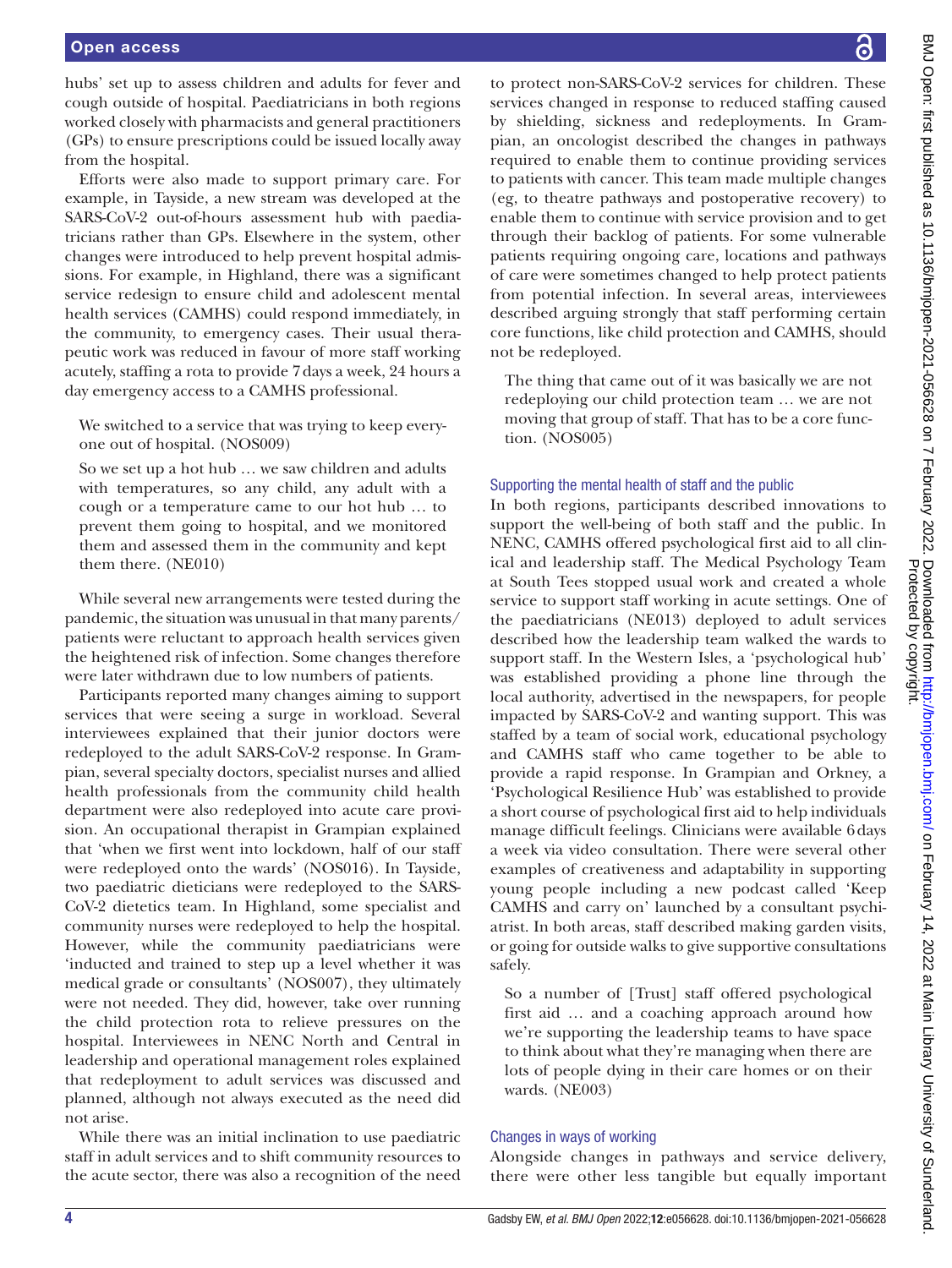changes in the ways people were working. Some interviewees described more integrated working and improved communications across previously subspecialist silos, across teams and organisations. The data also highlighted instances where communication processes were made more streamlined and efficient. An example is the improved use, in Tayside, of the information technology (IT) communication tool traditionally used for prescribing, which facilitated a new way of communicating between secondary and primary care. Staff were coming together in different ways, were attending remote meetings and working with new people including other clinicians, managers, academics and members of the armed forces. Interviewees reported an increased accessibility to meetings and consequently better attendance.

We managed to connect our infection specialists here in the centre of the very busy and big children's hospital, to our districts … so that … specialists were able to talk to specialists to get that understanding to help us feel connected, reassured. (NE001)

Beyond redeployments, staff were used more flexibly, working, for example, in new teams. In NENC Central, a change in the emergency department, with wards closed and a new respiratory ward created, meant training nursing staff to work with respiratory technology, mixing wards and recreating nursing teams to ensure mixed experiences on each ward. Across NOS, groups of staff (especially those who were shielding) were identified to work in different ways, for example, to run a remote outpatient service, or to triage patients for face-to-face assessments.

In NENC Central, interviewees described how the difficulty of filling rotas (due to many staff changes and absences) led to a change towards being self-managed, with staff invited to choose rather than being allocated shifts which may later need to be changed. Several interviewees talked about an affirmation of 'team spirit' and 'mutual support' which went across some traditional organisational boundaries.

I met a lot of different people that I had never met before and wards that I would never have a need to go on, understand all sorts of bits and pieces that I didn't know previously …. (NE013)

I've had to ask all these people to work beyond their boundaries. To work sevendays a week … Do work they're not used to. They've all adapted. (NOS009)

# Theme 2: perceived impact of these changes

A wide range of positive and negative impacts of the pandemic response were identified by all interviewees. These were very similar across both regions, across the different services and among the different professions. They fell into three themes, summarised below and in [table](#page-7-0) 3.

# Vast changes to working practices including online and remote working

Many positive impacts were reported, including the rapid roll-out of both new and old technologies (some of which had been requested for years); less time spent travelling; fewer and shorter meetings, and increased attendance at many; greater training opportunities, especially for those in more remote areas; and a disruption to the culture of 'presenteeism'. This generated a significant learning about what was and was not possible.

We have learned through these eightweeks that certain things that can easily be done online. (NOS009)

… we were able to certify deaths without having to see bodies … we could in some of the cremation homes we were able to do a video consultation and just confirm that that's the body. (NE015)

However, participants also highlighted negative impacts, including loss of personal contact with children and families; less enjoyment and satisfaction from work; decreased team cohesion; staff well-being difficulties and staffing concerns; inequity in technology access and lack of equipment; and reduced training opportunities. Sometimes, the impact of reduced home visiting was ameliorated by using existing tools in new ways (eg, health visitors in NOS discussed sending out a questionnaire (Ages and States Questionnaire) they usually would have gone through in person), or by using tools such as pulse oximeters, spirometers and thermometers more extensively at home.

You are stuck looking at a screen day in day out. And it is really, really tiring and quite mentally draining having to concentrate for so long on a screen. (NOS018)

I guess what has happened is that they [parents] think nothing of messaging me at a weekend. That is the downside. (NOS003)

# Freedom for staff and opportunity for staff-driven change

Participants highlighted a reduction in bureaucracy that usually stifles innovation; being listened to more by decision makers; having space to try out new things; less rigidity in how work is done; a greater opportunity to personalise service delivery for individual children/ families; increased collaboration and integrated working between professionals and across geographies; and staff going 'above and beyond'. Attitudes also changed both organisational and individual—particularly towards online, remote and more flexible working. Participants also suggested that the exhausting pace of change and the increased workloads for many were unsustainable over time.

To be very honest … I actually appreciated it to some extent because it meant, for me, to focus on action, to focus on something which is very imminent and very urgent. And I could actually kind of put off all the stuff which was, from my point of view, just the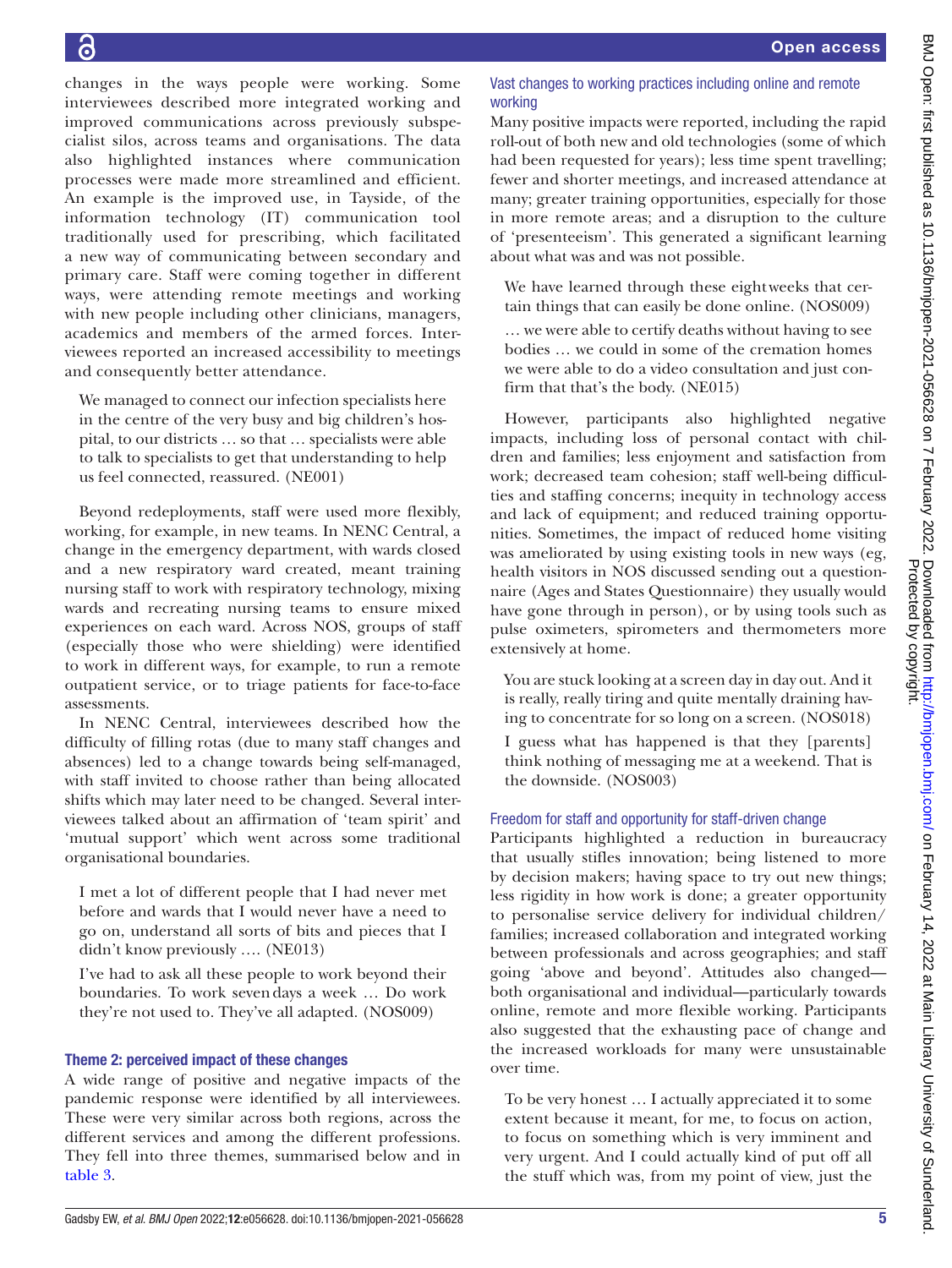<span id="page-7-0"></span>Table 3 Theme 2: perceived positive and negative impacts of early SARS-CoV-2 response on paediatric services in North of Scotland and North of England Subthemes Positive impacts **Drawbacks** Drawbacks Vast changes to working practices including online and remote working ► Rapid roll-out of new technology. ► Less travel for staff, including for attending regional meetings. ► Disruption to 'presenteeism' culture. ► Fewer and shorter meetings, and increased attendance at some. ► Greater training opportunities—especially for those in remote areas. ► Loss of personal contact with children and families. ► Work being less enjoyable. ► Decreased team cohesion. ► Inequity in technology access and lack of equipment. ► Reduced training opportunities. ► Staff well-being difficulties and staffing concerns. Freedom for staff and opportunity for staffdriven change ► Reduced bureaucracy stifling innovation. ► Decision makers listening to frontline staff. ► Space to try out new things. ► Staff feeling more flexible—less rigid approaches to work. ► Ability to personalise services for child and family needs. Increased collaboration, integrated working between professionals and across geographies. ► Staff going 'above and beyond'. ► Change fatigue. ► Increased workload. Perceived impact on children and ► Opportunity to increase self-care. families ► Less travel for children and families. ► Can reduce geographical inequity. ► Reduced wasted appointments and increased (online) access to children. ► Reduced effectiveness of online working for some elements of care. ► Services stopping leading to missed diagnoses, poorer care, building up of waiting lists. ► Major concerns regarding children and young people's well-being and hearing children and young people's voices.

- ► Difficulties of only one accompanying adult per child.
- ► Concerns around privacy for online consultations.
- ► Concerns regarding parental well-being.

bureaucratic nonsense and really focus on what was important at that point. (NE007)

Now I feel like I am actually doing the things that I was supposed to be doing before, because I've got time to do those things, which includes background work, includes like holistic care, like you know, letters to GPs to check physical health for some reason, or … I don't know if I'm making sense, but the workload I had before was totally unrealistic. (NE006)

It was actually really nice at the beginning of the pandemic when there wasn't as many meetings. I felt I could really get on with work. (NOS001)

You know what I think has been really good. It has allowed people to be creative. (NOS009)

# Perceived impact on children and families

Participants noted that many families benefited from the reduced travel necessitated by virtual appointments, which could also help reduce geographical inequity and reduce wasted appointments. Positive opportunities to increase self-care and management at home were also realised. However, interviewees voiced concerns relating to reduced effectiveness of online delivery for some elements of care; missed diagnoses, poorer care and the build-up of waiting lists due to services stopping; child/

young person well-being and the ability to hear children's voices; privacy for online consultations, especially for older children; and parental well-being.

Obviously there is a safeguarding dimension to it as well, not seeing as many children as we have done in the past …. (NE009)

… the parents are much more relaxed. Some children are very relaxed in their home environment and they interact better compared to hospital. (NOS015)

I suppose from my perspective, a lot of what I end up doing relies on having collaborative therapeutic relationships with children and parents who are in dire circumstance and doing things and asking the families counter intuitive things to treat their children and get them better. That is really hard to do on a video call. (NOS011)

# **DISCUSSION**

This study explored the impact of the SARS-CoV-2 pandemic response on paediatric services in two regions of the UK using qualitative interviews with healthcare providers and managers. The data, collected between the UK's first and second waves of SARS-CoV-2, showed that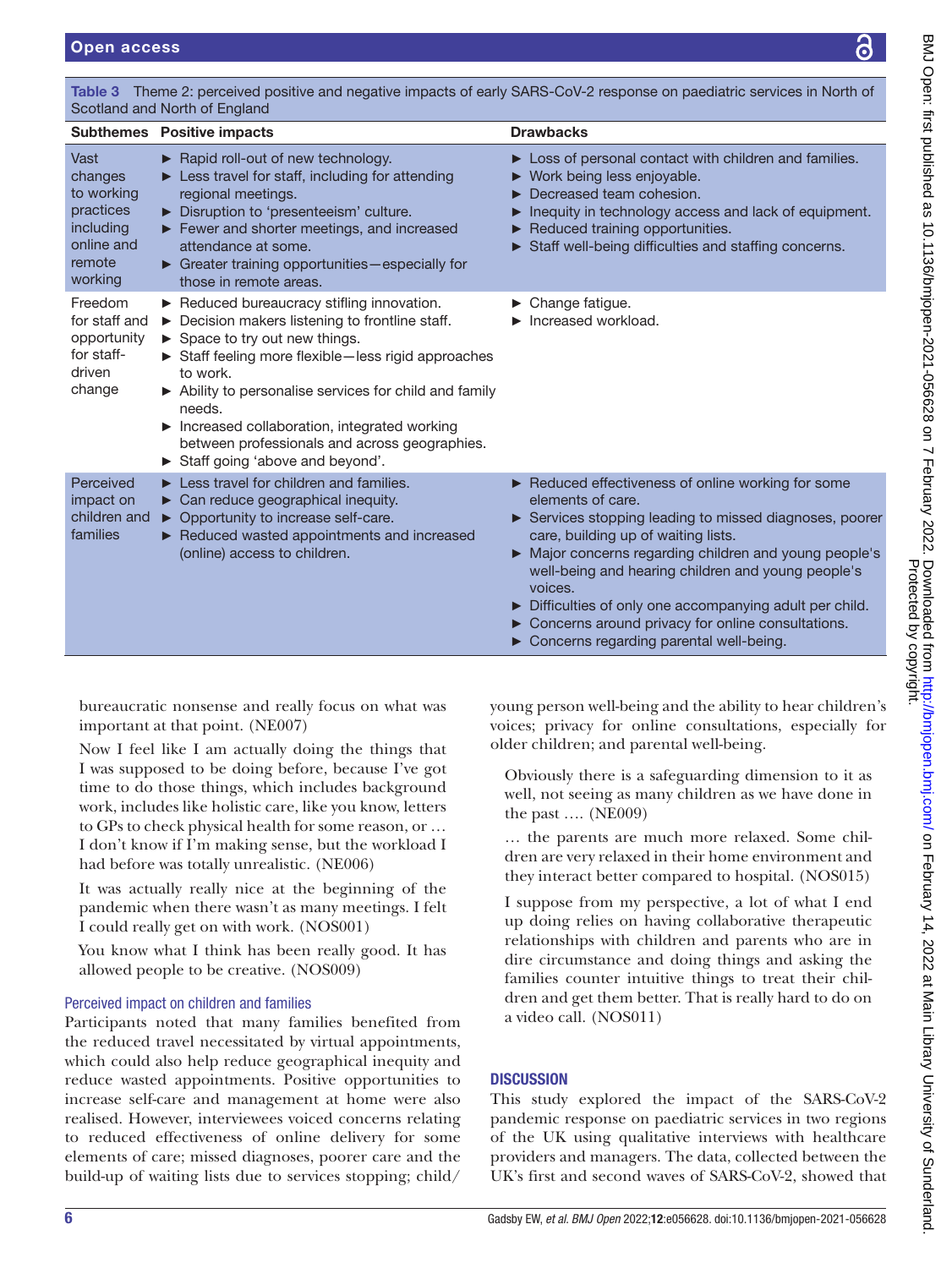the pandemic response led to multiple innovations that created new ways of relating, doing, organising, framing and knowing.<sup>10</sup>

The rapid adoption of digital technology in health service delivery and surge in patients' uptake of remote health services have been noted elsewhere.<sup>[11 12](#page-10-8)</sup> This study identified rapid changes in communication between individuals, and in consultation types, including the introduction of new technologies. Clinical consultations were increasingly offered in a new flexible and hybrid way, with options for telephone, virtual and face-to-face consultations, according to clinical need, service users' preferences and the issue to be discussed. For many cases, this represented a new type of triaging so that no one attended a care environment (particularly an acute setting), without a prior remote clinical assessment. The largely positive perspectives on this from interviewees, with the dissipation of many former anxieties, are reflected in the existing literature.<sup>[13–15](#page-10-9)</sup> Indeed, telemedicine use in paediatrics has increased in recent years, and a recent systematic review of 11 randomised controlled trials has suggested that telemedicine services are comparable to or better than in-person services for the general public and paediatric care.<sup>[16](#page-10-10)</sup> However, in the webinar discussion, participants focused on the limitations of online consultations, including the issues of privacy and family preferences, as well as the 'digital divide'.<sup>[17](#page-10-11)</sup> Our study highlighted there was, for some, a shift in the balance of responsibility from practitioners to parents/ carers. With that came new ways of relating, perhaps with additional support being offered and parents/carers and practitioners working together differently. The use of new technologies that support telemedicine is likely to continue to grow. Further research would need to explore what works well for whom, and in what contexts, as well as the many unknowns relating to inequality and unintended consequences.

The roll-out of Microsoft Teams for online meetings influenced the ability to network and communicate outside of practitioners' local areas and affected the *way* in which some work was done, since online meetings do not mimic in-person meetings. New ways of communicating extended to other aspects of information sharing and working together, for example, with some traditional processes (eg, the dictation of letters) changed, and with joint working (eg, on a policy) improved through easier file sharing within teams. This finding is consistent with other discussions of changes seen during the pandemic, including how digitisation during SARS-CoV-2 has offered benefits to GPs, such as the ability to share documents safely with service users $^{13}$  and acceleration of electronic prescribing services in general practice.<sup>14</sup> These new ways of communicating and working together may offer advantages, for example, in terms of efficiency, flexibility and staff support, particularly as the NHS seeks to 'build back' following the pandemic. However, more work is needed to understand how to embed the positive changes and make them sustainable for the future.

The pandemic response saw considerable flexibility introduced to ways of organising. Staff were deployed and tasked in different, more fluid and more flexible ways. The need for this is likely to continue given the reduced numbers of available staff due to high rates of sickness and burnout among health workers as new variants emerge.<sup>[18](#page-10-13)</sup> Many people were relating more across a 'whole system', blurring traditional divisional boundaries, improving relationships and making new connections. Individuals and teams were galvanised around a more pressing shared purpose (to contain the spread of the virus) and so were thinking about capacity and need across entire organisations, and across localities and regions, rather than within their own usual silo. Some of the innovations that emerged reflected this understanding of the interdependent relationships between different teams/ parts of the system, and what can be done in one part, for example, to relieve pressure in another. This new way of relating and an acceleration in collaborative and integrated methods of working is supported by the existing literature. For example, in North Central London, major systemic changes were seen to take place in less than 3weeks, with excellent collaborative work between all relevant stakeholders.[19](#page-10-14) In France, similar coordinated efforts across different parts of the system were evidenced to meet the challenges of SARS-CoV-2 and maintain adequate health services during the pandemic. $20$  Participants in our webinar said they wanted to retain these new ways of relating to others; however, such changes may be challenging to sustain.<sup>13 14</sup>

There is no doubt that governance altered during the response; many rules and norms were changed, new processes and systems were rapidly created, accountabilities shifted. In some cases, this was a refreshing experience for staff; change happened much more quickly than usual. However, others pointed to missing more usual involvement, consultation and nuanced decision-making. This new, empowering 'bottom-up' way of working, which meant a culture shift and relief of 'bureaucratic barriers', was also found in the literature. For example, a Health Foundation report discussed the same 'can do' attitude as described here, and a breaking through of so-called 'organisational inertia'.[13](#page-10-9) Others describe rapid service redesign in this period through a healthcare management science lens, with focus on a novel inflammatory condition linked to SARS-CoV-2 in children. $^{21}$  $^{21}$  $^{21}$  The impact of the pandemic on the culture and climate of NHS organisations could be a fascinating area of future research, with potential importance for staff empowerment and subsequent individual and organisational outcomes. The Royal College of Paediatrics and Child Health 'Reset, Restore, Recovery' principles offer a potential blueprint.<sup>22</sup>

It was clear in the data that challenging situations were framed as opportunities for change. There was a remarkable positivity coming through the findings, despite the stress and anxiety many staff were feeling. A notable opportunity was in challenging pre-existing mindsets and 'normal' ways of doing things. For some,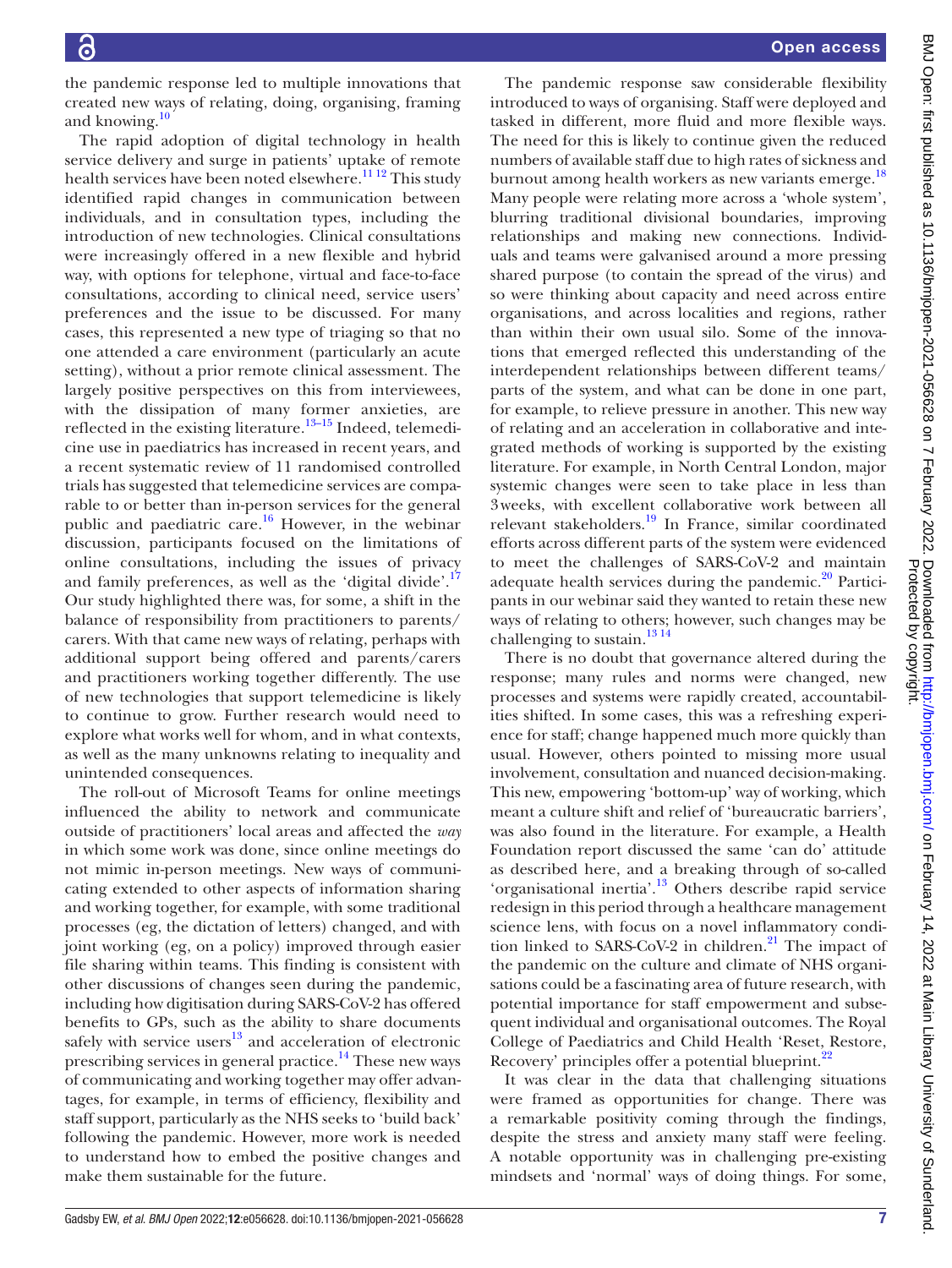the focus on 'the way we have always worked' shifted. This allowed staff to review services and ways of working through a new lens and allowed interviewees to see preexisting problems more clearly. The data highlighted that some priorities changed because of the changing situation, and because of the changing perspectives on the situation. The dynamic atmosphere created during the pandemic response, which seemed to allow a focus on 'doing' and removed some of the traditional bureaucratic barriers, was something that practitioners wanted to retain. It encompassed a new-found trust and provided a degree of freedom to work in different ways, which was empowering—particularly to interviewees in NENC. This culture shift and empowerment of staff was also reported by the  $N<sup>14</sup>$  and incorporated in the developing 'People Plan'[.23](#page-10-18) As noted in Lewis *et al*, [13](#page-10-9) NHS staff are sometimes portrayed as being 'the stumbling block to change'; the pandemic response has helped to demonstrate that they can indeed lead radical change, if they are trusted and empowered to do so. In our webinar discussion, however, participants shared that they believed systemic barriers were already reappearing and that the 'honeymoon' was over.

#### Strengths and limitations

A strength of this study lies in the rigorous way in which we gathered and analysed qualitative in-depth data on the experiences of a purposively sampled range of child healthcare providers across two large geographical regions in the UK. However, it should be noted that it presents a snapshot in time, at a time of ongoing significant change. At the time of writing, the COVID-19 pandemic has continued for a year beyond the last of our interviews. Insight into more staff perspectives from 2021 could be gained by repeating our methodology in our two regions and others across the UK. The pressures of selfisolation rules, social distancing, managing the backlog of work and chronic fatigue may have changed staff perspectives. What is uncertain is whether the changes described here (including IT and teamworking) may have lessened such pressures which are in addition to those present before the pandemic. Further research is required to investigate staff experiences and perspectives across the UK using qualitative methods to ensure staff perspectives are explored in depth, and quantitative methods such as cross-sectional surveys to ensure more voices are captured for greater generalisability of findings.

#### **CONCLUSION**

The roll-out of technology and the new learning developed in relation to delivering services and clinician support remotely is of great importance. More isolated staff have much to gain from being more digitally connected to others outside of their area. In both regions, the emphasis on collaboration and integrated ways of working, the pooling of resources, the greater flexibility in staff roles and the cross-fertilisation of ideas seen during

the pandemic response can help deliver more effective, efficient and sustainable services. The reported changes illustrated the start of a potential move to more whole system approaches. The new values and cultural shift that emerged, for example, around strategic leadership enabled flexibility, agility and collaboration which was empowering and positive for staff. The new level of trust, freedom and space to innovate would be valuable for the NHS to sustain in future years, to create a healthier, more sustainable future.

#### Author affiliations

<sup>1</sup> Centre for Health Services Studies, University of Kent, Canterbury, UK <sup>2</sup> Faculty of Health Sciences and Sport, University of Stirling, Stirling, UK <sup>3</sup> Faculty of Health Sciences and Wellbeing, University of Sunderland, Sunderland, UK 4 Population Health Sciences Institute, Newcastle University, Newcastle upon Tyne, UK

5 Great North Children's Hospital, Newcastle upon Tyne, UK

<sup>6</sup>Child Health and Wellbeing Network, North East and North Cumbria Integrated Care System, Middlesbrough, UK

<sup>7</sup>Department of Child Health, University of Aberdeen, Aberdeen, UK <sup>8</sup>Women and Children Division, NHS Grampian, Aberdeen, UK

#### Twitter Floor Christie-de Jong [@floorchristie](https://twitter.com/floorchristie)

Acknowledgements We are grateful to Emilia Soulsby and Laura Richardson who supported the data collection in NENC, to Chris Drinkwater who served as expert advisor throughout and to Dr Mike McKean, clinical lead for the NENC network, for his encouragement and initial connection between the two regions to conduct this research. Also thanks to all those who participated in interviews and in our webinar where findings were discussed.

Contributors EWG, SB, FC-dJ, HC and ST made substantial contributions to the conception and design of the work and to the acquisition, analysis and interpretation of data for the work. EWG, FC-dJ and SB were responsible for initial analysis of data, with subsequent input on analysis and interpretation from HC and ST. EWG drafted the work and all authors revised it critically for important intellectual content. All authors gave final approval of the version to be published and agree to be accountable for all aspects of the work. EWG is responsible for the overall content as the guarantor.

Funding The authors have not declared a specific grant for this research from any funding agency in the public, commercial or not-for-profit sectors.

Competing interests None declared.

Patient consent for publication Not applicable.

Ethics approval This study involves human participants and was approved by the University of Kent School of Social Policy, Sociology and Social Research Ethics Committee (reference number SRCEA ID 265). Participants received a copy of the information sheet and consent form prior to the interview. Consent forms were electronically signed prior to interview and/or confirmed (and recorded) orally at the start of the interview, following a reminder of their rights. Research approval was granted by the relevant employing organisations of the staff approached for interview. Participants gave informed consent to participate in the study before taking part.

Provenance and peer review Not commissioned; externally peer reviewed.

Data availability statement Data are available upon reasonable request. Deidentified participant data are available upon reasonable request from EWG (<https://orcid.org/0000-0002-4151-5911>) for research purposes only.

Supplemental material This content has been supplied by the author(s). It has not been vetted by BMJ Publishing Group Limited (BMJ) and may not have been peer-reviewed. Any opinions or recommendations discussed are solely those of the author(s) and are not endorsed by BMJ. BMJ disclaims all liability and responsibility arising from any reliance placed on the content. Where the content includes any translated material, BMJ does not warrant the accuracy and reliability of the translations (including but not limited to local regulations, clinical guidelines, terminology, drug names and drug dosages), and is not responsible for any error and/or omissions arising from translation and adaptation or otherwise.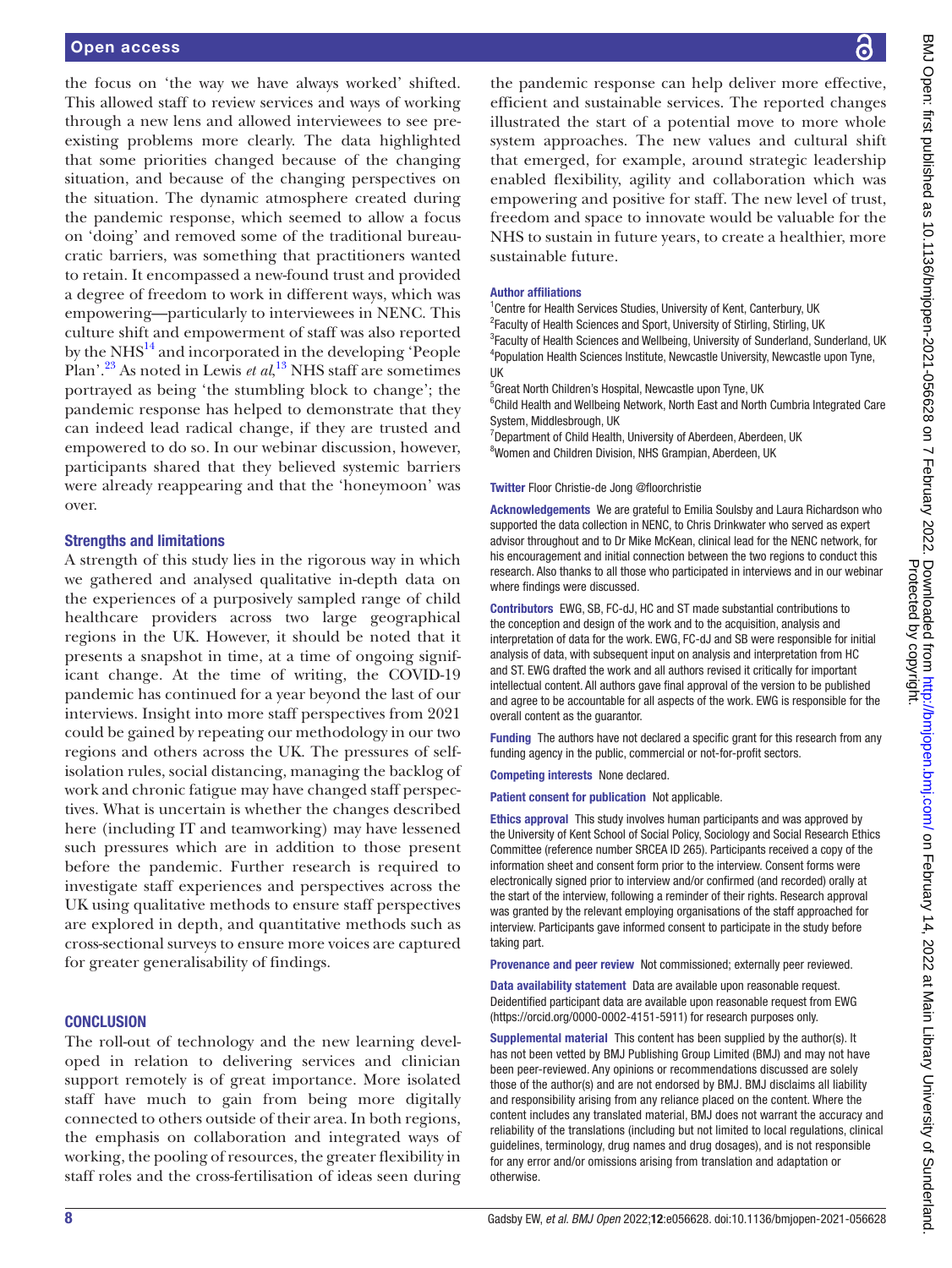Open access

Open access This is an open access article distributed in accordance with the Creative Commons Attribution Non Commercial (CC BY-NC 4.0) license, which permits others to distribute, remix, adapt, build upon this work non-commercially, and license their derivative works on different terms, provided the original work is properly cited, appropriate credit is given, any changes made indicated, and the use is non-commercial. See: [http://creativecommons.org/licenses/by-nc/4.0/.](http://creativecommons.org/licenses/by-nc/4.0/)

#### ORCID iDs

Erica W Gadsby<http://orcid.org/0000-0002-4151-5911> Floor Christie-de Jong <http://orcid.org/0000-0001-5275-8030>

#### **REFERENCES**

- <span id="page-10-0"></span>1 Bhopal SS, Bagaria J, Olabi B, *et al*. Children and young people remain at low risk of COVID-19 mortality. *[Lancet Child Adolesc](http://dx.doi.org/10.1016/S2352-4642(21)00066-3)  [Health](http://dx.doi.org/10.1016/S2352-4642(21)00066-3)* 2021;5:e12–13.
- 2 Bhopal S, Bagaria J, Bhopal R. Children's mortality from COVID-19 compared with all-deaths and other relevant causes of death: epidemiological information for decision-making by parents, teachers, clinicians and policymakers. *[Public Health](http://dx.doi.org/10.1016/j.puhe.2020.05.047)* 2020;185:19–20.
- <span id="page-10-1"></span>3 Butler P. *Child poverty increases in England across the North and Midlands. The guardian*, 2020.
- 4 Hirsch D, Stone J. *Local indicators of child poverty after housing costs, 2018/19. Summary of estimates of child poverty after housing costs in local authorities and parliamentary constituencies, 2014/15 – 2018/19*, 2020.
- <span id="page-10-2"></span>5 Parker C, Scott S, Geddes A. Snowball sampling. In: Atkinson P, Delamont S, Cernat JW, eds. *SAGE research methods foundations*. SAGE Publications Ltd, 2019.
- <span id="page-10-3"></span>6 Coronavirus (COVID-19): Scotland's route map [online], 2020. Available: [https://www.gov.scot/collections/coronavirus-covid-19](https://www.gov.scot/collections/coronavirus-covid-19-scotlands-route-map/) [scotlands-route-map/](https://www.gov.scot/collections/coronavirus-covid-19-scotlands-route-map/) [Accessed 24 Apr 2020].
- <span id="page-10-4"></span>7 Coronavirus guidance for clinicians and NHS managers [online], 2020. Available:<https://www.england.nhs.uk/coronavirus/>[Accessed 24 Apr 20].
- <span id="page-10-5"></span>8 Ritchie J, Spencer L. Qualitative data analysis for applied policy research. In: Bryman A, Burgess RG, eds. *Analyzing qualitative data*. Oxon: Routledge, 1994: 173–94.
- <span id="page-10-6"></span>9 Creswell JW, Plano Clark VL, Gutmann M. Advanced mixed methods research designs. In: Tashakkori A, Teddlie C, eds. *Handbook of mixed methods in social and behavioral research*. Thousand Oaks, CA: Sage, 2003: 209–40.
- <span id="page-10-7"></span>10 Haxeltine A, Avelino F, Pel B. A framework for transformative social innovation (transit working paper # 5). transit: EU SSH.2013.3.2-1 grant agreement NO: 613169 2016.
- <span id="page-10-8"></span>11 Hutchings A. *The impact of covid-19 on the use of digital technology in the NHS*. Nuffield Trust, 2020.
- 12 Badawy SM, Radovic A. Digital approaches to remote pediatric health care delivery during the COVID-19 pandemic: existing evidence and a call for further research. *[JMIR Pediatr Parent](http://dx.doi.org/10.2196/20049)* 2020;3:e20049.
- <span id="page-10-9"></span>13 Lewis R, Pereira P, Thorlby R. *Understanding and sustaining the health care service shifts accelerated by COVID-19*. London: Health Foundation, 2020.
- <span id="page-10-12"></span>14 Powis S, Hassell C. *Clinical innovations during COVID-19 (board paper)*. NHS England and NHS Improvement, 2020.
- 15 Schinasi DA, Foster CC, Bohling MK, *et al*. Attitudes and perceptions of telemedicine in response to the COVID-19 pandemic: a survey of naïve healthcare providers. *[Front Pediatr](http://dx.doi.org/10.3389/fped.2021.647937)* 2021;9:647937.
- <span id="page-10-10"></span>16 Shah AC, Badawy SM. Telemedicine in pediatrics: systematic review of randomized controlled trials. *[JMIR Pediatr Parent](http://dx.doi.org/10.2196/22696)* 2021;4:e22696.
- <span id="page-10-11"></span>17 People's Health Trust. *The digital divide*, 2021.
- <span id="page-10-13"></span>18 Gemine R, Davies GR, Tarrant S, *et al*. Factors associated with workrelated burnout in NHS staff during COVID-19: a cross-sectional mixed methods study. *[BMJ Open](http://dx.doi.org/10.1136/bmjopen-2020-042591)* 2021;11:e042591.
- <span id="page-10-14"></span>19 Goldin J, Hudson L. 5 system changes in response to the COVID-19 pandemic for adolescent mental health crisis admissions in north/ central London. *Arch Dis Child* 2020;105:A2.
- <span id="page-10-15"></span>20 Julia C, Saynac Y, Le Joubioux C, *et al*. Organising community primary care in the age of COVID-19: challenges in disadvantaged areas. *[Lancet Public Health](http://dx.doi.org/10.1016/S2468-2667(20)30115-8)* 2020;5:e313.
- <span id="page-10-16"></span>21 Cheung CR, Finnemore A, Handforth J, *et al*. Developing new models of care at speed: learning from healthcare redesign for children with COVID-related multisystem inflammation. *[Arch Dis Child](http://dx.doi.org/10.1136/archdischild-2020-320358)* 2021;106:528–32.
- <span id="page-10-17"></span>22 Royal College of Paediatrics and Child Health. *Reset, restore, recover. RCPCH principles for recovery*. RCPCH, 2020.
- <span id="page-10-18"></span>23 NHS England. *We are the NHS: People plan for 2020/2021 - action for us all*, 2020.

Protected by copyright.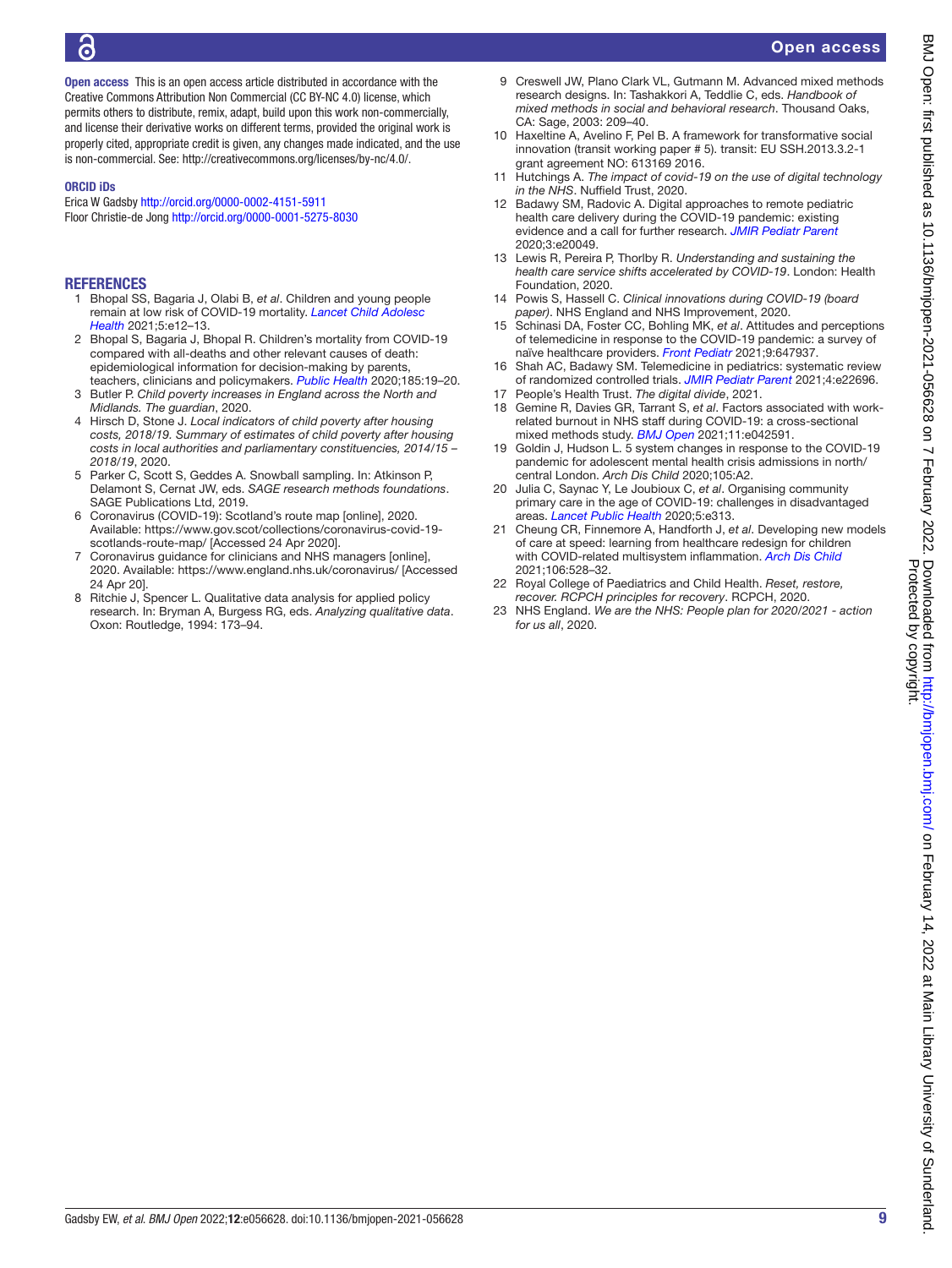#### Supplementary file 1 - Interview Guide

# What is the impact of the COVID-19 response on NHS commissioned/delivered health care services for children and young people?

Telephone interviews with a purposive sample of healthcare professionals and managers to explore changes in children/young people's healthcare service delivery, innovations that have been introduced to existing care pathways, and the impact the changes have had on child health services.

#### Introduction

- Check information sheet has been received. Any questions?
- Check if consent form has been received. Any objections? How will consent be recorded?
- Double check consent to record interview.
- Note that wider issues being raised by our discussion may worry or concern them. They are welcome, at any point, to pause the interview. It can be re-arranged, or they might wish to cancel. (Have to hand a link to mental health support provided by employing organisation).
- Establish how much time the participant has available. If 30 minutes or less, prioritise questions accordingly.

#### Topic Guide

- 1. Can I ask you to tell me a bit about your job? (if your job has changed since the Covid response, please tell me first about what it was before)
	- a. What is your job title?
	- b. How long have you worked in this post for?
	- c. Which organisation(s) or team(s) are you affiliated to?
	- d. Where do you work? (geographically)
- 2. Can you tell me what changes you have experienced in your role since the start of the Covid response?
	- a. Any changes in your role, the tasks you do or the way your role is delivered?
	- b. Thinking about the proportion of time you spend in direct face-to-face contact with service users, can you tell me whether and how this has changed?
	- c. Any changes in who you see? (i.e. service users)
	- d. Any changes in who you work with? (i.e. other professionals/organisations)
- 3. Now, can you tell me about any changes in the service you are involved in managing/providing?
	- a. What routine aspects of the service have stopped or reduced?
	- b. What aspects of the service have increased?
	- c. What aspects of the service have changed and how? (prompt: staffing, service delivery locations, use of IT, criteria, messages/advice targeted at service users; any blurring of traditional boundaries across health or across the wider system?)
	- d. Can you explain the incentives/drivers for these changes?
	- e. Can you tell me anything about how decisions were made related to these changes?